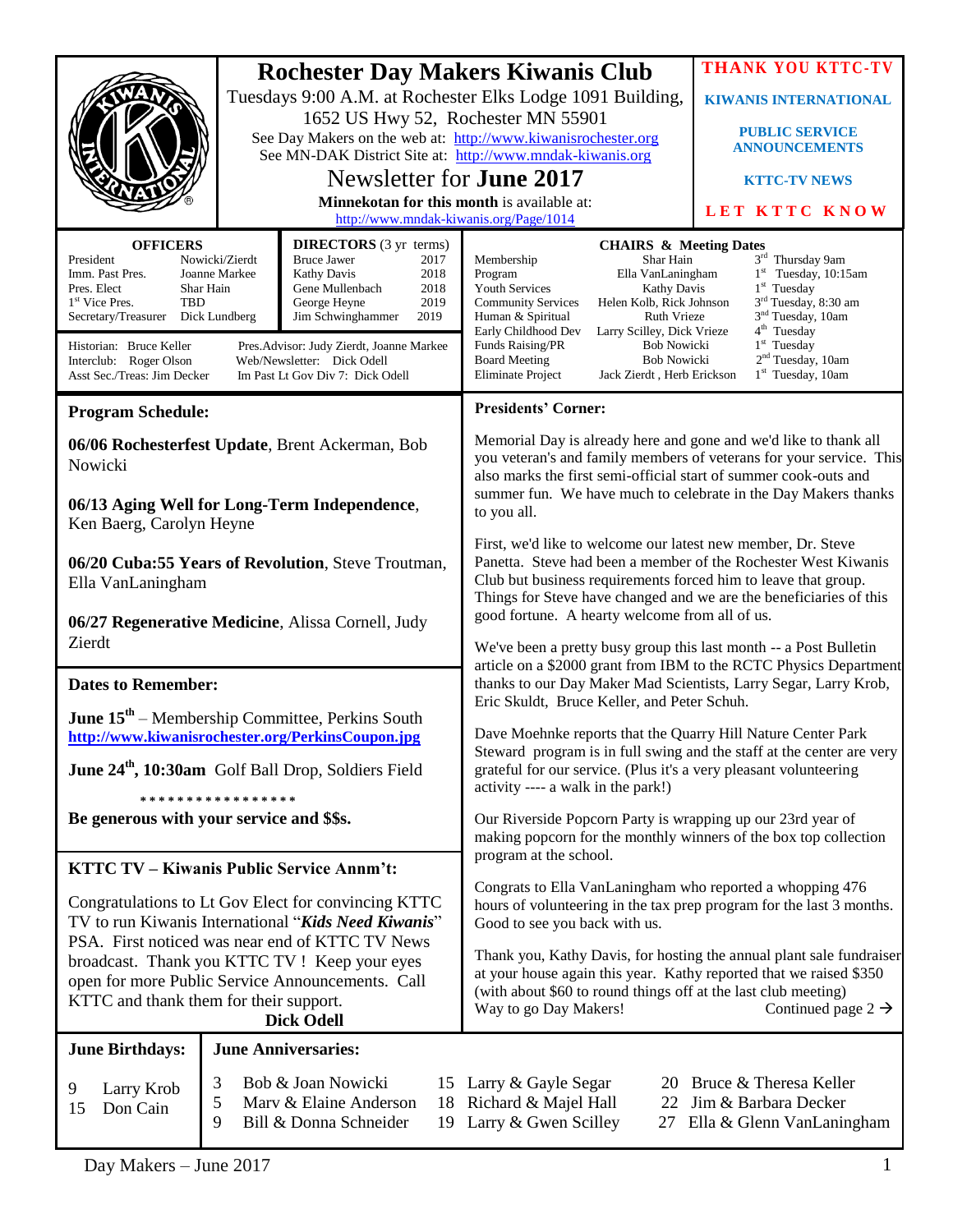#### **Secretary/Treasurer's Report – 05/09/2017**

| <b>Bank Balance 4/30/2017:</b> | \$11,920.43   |
|--------------------------------|---------------|
| <b>Bike Repair Fund:</b>       | 208.20<br>SS. |
| <b>Charitable Account</b>      | \$3,701.74    |
| Administrative Fund:           | \$4,820.51    |
| Service Fund:                  | \$3,189.98    |

**Members on Leave:** Don Cain, Ron King, Judy Lien, Tom Lemke, Peter Schuh

**April Service Hour Statistics:** 915 hours by 41 members, 67% Participation.

### **May 2017 Board Meeting Summary**

The current president(s) have been seeking candidates for 2017/2018 Officer positions. Progress to date: President-Shar Hain, President Elect- Jim Schwinghammer, Director- Larry Segar, Director- Jim Decker, and First VP- still looking.

There was a question raised at the April board meeting whether there is a need for elementary school math tutoring. A proposal will be offered to the staff at Gage **School** 

The Membership Committee is looking for ways to make the community aware of Kiwanis, and the ways we are engaging to make the community better. The board has appointed a committee to investigate Social Media and our Web Site, and then make recommendations to the board. Jim Schwinghammer and Bruce Jawer along with Dick Odell will look at website ideas. Kathy Davis and Shar Hain will look into implementing Facebook.

The board approved a motion to simplify the clubs accounting. effective October 1, 2017 our separate Service and Charitable Accounts will be merged into one account. This merged account would reside in the current Charitable Account at our bank. The other bank account would then hold only our Administrative Account.

The board approved a motion accepting the resignation of JoAnn Markee from the clubs membership. Judy Zierdt will fill the Fund Raising Committee chair for the remainder of the current Kiwanis year.

The board approved a \$50 Honorarium for the Century HS Key Club Advisor.

The MN/DAK District Convention will be held in Watertown, SD August 11-13. Our club will send three delegates and two alternate delegates. These will be named at the June board meeting.

### **Secy/Treas Report (Continued):**

#### **Committee Reports**

**Community Service-** Summer activity at Quarry Hill Park has begun. Wayne Harvey will be the contact for the Rehab Store Service Project

**Early Childhood Development-** We have finished the school reading programs for the year. We received a thank you from Northrup Early Childhood. Pinewood had a celebration for readers.

**Faith & Spiritual Values-** The Invocation sign-up is out for volunteers.

**Membership-** Steve Panetta will be inducted next Tuesday. Currently, there are three potential members.

**Fund Raising-** Kick off for Golf Ball Drop on May 23. There will be an award for the top seller. Board Members and Committee Chairs will be asked to sell at least one book of 10 \$5 tickets. The kick-off for the 2017 Hockey Tournament is coming up soon. We will be receiving our supply of Rochester Fest Buttons shortly.

**Program-** No meeting on Tuesday July 4. The Club Birthday Party and Club Picnic will be merged into one event this year on Tuesday August  $15<sup>th</sup>$  at Quarry Hill Park.

**Public Relations-** The committee feels that Social Media could help spread the word about our clubs activities in the community.

**Youth Services-** The school year is winding down. The Key Club Banquet/Awards Night is coming up this month. One more Popcorn Party before the end of the school year.

#### **Richard Lundberg,** Secy/Treasurer

#### **President's Corner: (Continued from page 1)**

Coming up in a couple of weeks is RochesterFest. Day Maker, Wayne Harvey, takes the lead as overall Festival Chair. Past chairs, Kathy Davis and Bob Nowicki, are ready and willing to lend their advice and counsel but it doesn't look like he needs their "help". Thanks to you Day Makers who are volunteering for this event -- more and more it's getting to look like a Day Maker Festival! And, most importantly, don't forget to sell tickets for our Golf Ball Drop. See Shar Hain for more tickets if you run out of the ones you already have.

Congratulations to Dick Vrieze for being awarded the Rochester Education Association's Community Service Award. A very prestigious award to a well deserving candidate. You make us proud, Dick.

 **Bob Nowicki**, Co-President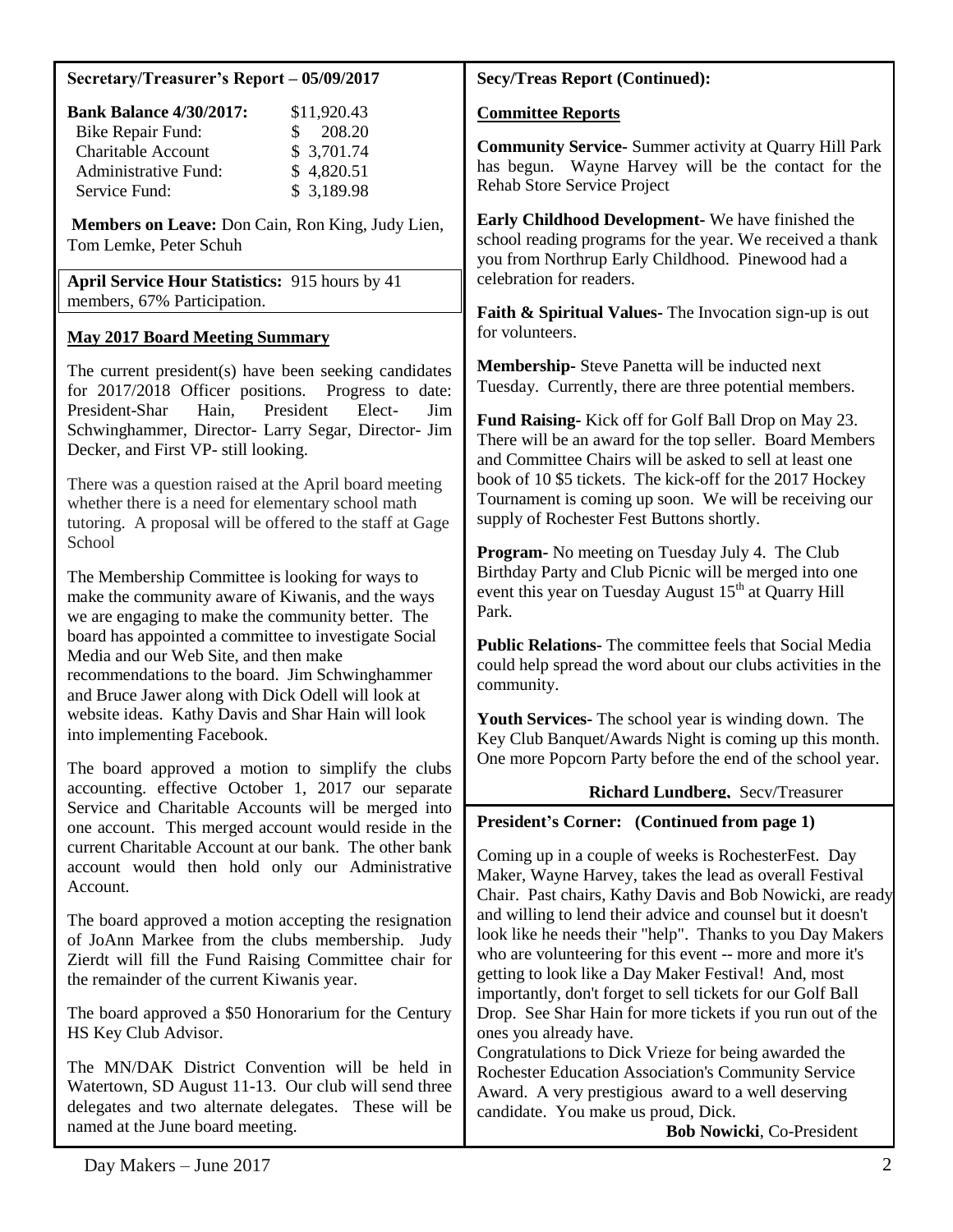# **K-Kids Club at Riverside Elementary:**

Rochester Day Makers Kiwanis Club members were greeted by viewing a nice photo of their sponsored K-Kids Club at Riverside Elementary when they checked in for their weekly club meeting on May  $9<sup>th</sup>$ . Over the face of the picture were large letters saying THANK YOU for the support given during the past school year 2016 -2017. Curt Pearson, club advisor, tried to summarize briefly the fun activities during the school year which have been successfully accomplished with the excellent leadership and guidance of two volunteer teachers namely: Jody Peterson, and Cassandra Bartholomew.

After selecting officers for the K-Kids group in September, the members picked up rakes and scoops and cleaned the butterfly garden near the school entrance. The next meeting, they were busy making posters for the Heritage Night at school. Then together with the Key Club at Century High School, they worked to set up a game challenge through a web for the Halloween Boo Fest. Then they were on to the next project of making posters for a treasure map wall at school. During an evening activity of bingo, they sold pretzels and root beer while parents and siblings enjoyed the refreshment and played bingo. Monies raised helped finance school activities with end of year busing.

If you loved sweets, moving toward holiday season, it was an activity of decorating cookies for staff members and even maybe sample one for your own taste. Love pets? Dog chew toys were made as well as kitten yarn toys as activities at the next meeting.

Golden Living Nursing Home is next door to the school and provided an excellent opportunity to have the group make Valentines for the residents. Then together with the Century High School Key Club, night lights for the women's shelter were made. The local women's shelter could use some pillows, K-Kids stepped up to make them. Parental consent was given and transportation provided to allow several club members to help serve food at the Ronald McDonald House. Dusting lockers and generally helping janitors was another activity. Ms. B. led the group in making flowers out of paper to take to the Nursing Home when they joined in to play bingo with the residents. It was fun for all ages. Not to ignore outdoor activity learning, a local expert on birds was engaged with his stuffed birds for identification. If one pressed in the right place on the bird given the kids, it made its sound. Thanks to local bird expert, Mr. Dunette, it was a hands-on lesson in wildlife.

Continued  $\rightarrow$ 

The culminating activity of the year was to make thank you notes for the educational staff for teacher appreciation week. The K-Kids eagerly and energetically accomplished it.

#### Submitted by **Curt Pearson, Jody Peterson and Cassandra Bartholomew,** Club leaders

#### **Harriet Bishop Elementary School Song:**

A few months ago the principal at Harriet Bishop asked Mrs. Schultze, the K-Kids advisor, if they could think of some ideas to increase school spirit. Many hands went up to be on the Spirit Committee when Mrs Schultze told them about it. It was decided that we'd do a school song. After the song was written, some of the Committee thought we needed more barking. So that was added. You just can't have too much barking when you're a Harriet Bishop bulldog!!

The K-Kids will be introducing the song to the rest of the school at a couple of assemblies next week. All 40 K-Kids will be on stage with the Spirit Committee in the front with their pom-poms. My favorite part is when they sing the line "united are we" and everyone joins hands.

To be sung to the tune of Univ of MN Rouser song.



Many thanks were offered to Helen Kolb for her creativity…. **Helen Kolb, Dick Odell**

# **Membership Committee:**

As we kicked off the month of May, also known as our Membership month, we are excited to reintroduce the Circle of 3. What a great way for all of us to reach out to our fellow Kiwanians. We would like to welcome Stephen Panetta to our club, who completed his induction this month. With board approval, we are proceeding to develop a Facebook page and redesign our web page. Two committees have been developed. See Kathy Davis (Facebook) or Jim Schwinghammer (Web page).

**Shar Hain**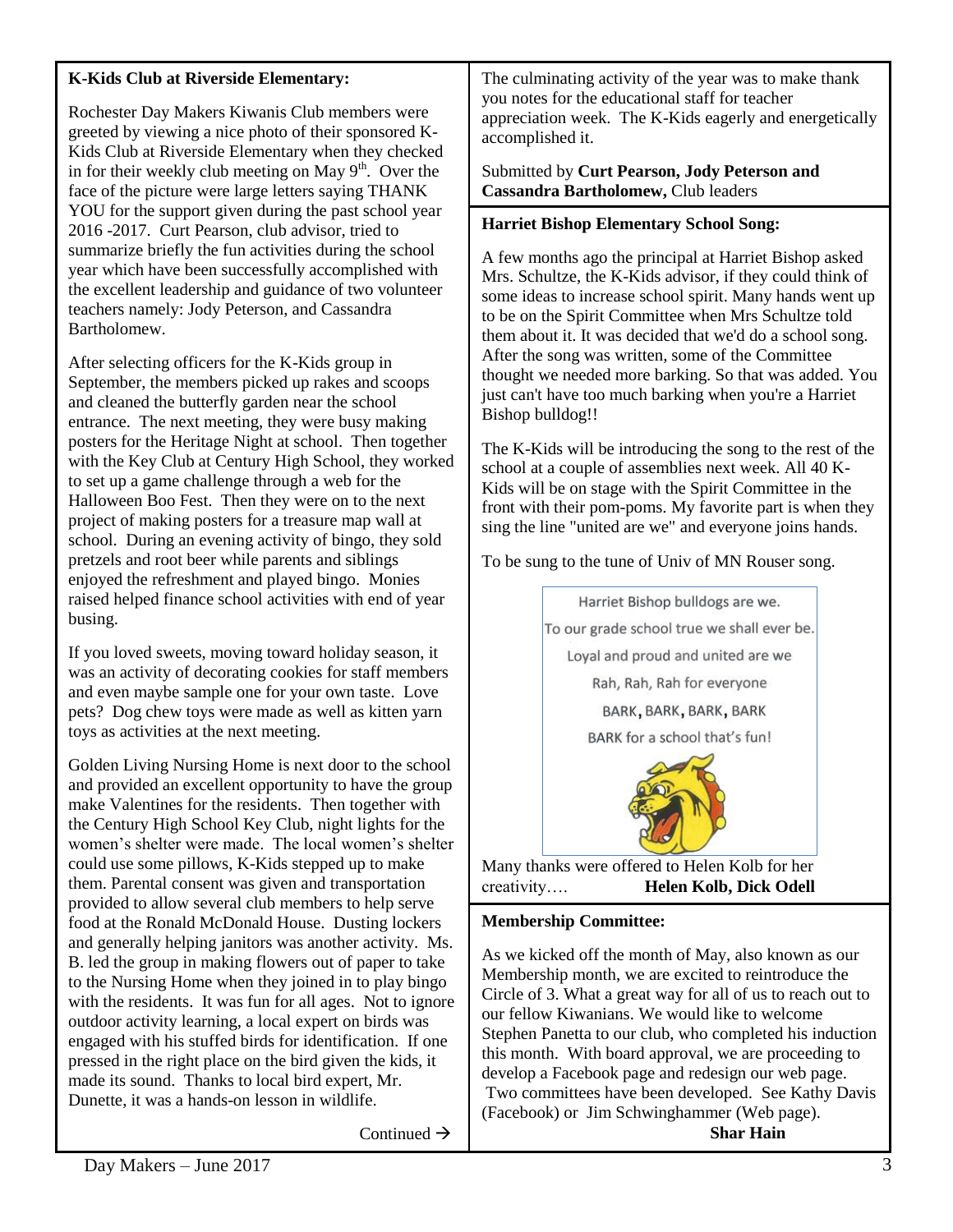#### **New Day Maker Member: Steve Panetta**

Steve was born and raised in Syracuse, NY and went to undergraduate college at the University of Buffalo, NY . He then went on to Medical School in Chicago at Rosalyn Franklin School of Medicine/Podiatry.

He completed his Podiatry Residency at Thorek Hospital in Chicago and moved to Rochester in 1992. He then joined Dr Robert Sabbann at the Foot Clinic on 3rd Ave SE . Steve purchased the practice in 1994 and moved it to Superior Dr NW in 2012.

Steve's spouse is Kathleen Panetta and they were married in 1990. They have 2 children, Maggie and Sam. Maggie just finished a year skating with the US Figure Skating team. His son Sam just got into the Design School in Michigan.



Steve's community involvement includes his being active with Troop 82 for several years while Sam got his Eagle Scout award. Steve has been active in the Boy Scouts Council since 1994.

Steve was also Past President of the Rochester West Side Kiwanis Club in 2007 and volunteered at the Dorothy Day house for foot care in the 1990s.

His hobbies include fly fishing, electric guitar, skiing and biking.

Welcome to the Day Makers …Steve Panetta.

**Jim Schwinghammer**

#### **Reading Programs and Book Distribution:**

THANK YOU CARDS from students and teachers at the Early Childhood Program at Northrop School. This was part of the Southern Minnesota Initiative Foundation reading and book giveaway on April 21, 2017.

Dear friends holono Thank you for coming<br>to our class! Line We enjoyed reading books with you! Thank you for giving us a book to take home Farly Childhood Family Services Trailblazers Tenzi ER Mrs. Moose Mrs. To Dear Jim, Jim and  $Rick$ 

Thank you for reading<br>us books. It was<br>good. Thank you very<br>much for giving us<br>books  $b$ ooks

**Ruth and Dick Vrieze**, Larry Scilley, Jim ?, Jim ?, Rick Johnson ….

**Kiwanis International Magazine:** June/July Issue <http://www.kiwanis.org/docs/default-source/kiwanis-magazine/ki-0617.pdf>

**"Thanks for showing up today."** Jane Erickson, KI President, page 4

**"What if Kiwanis didn't exist?"** Stan Soderstrom, KI Exec Director, page 4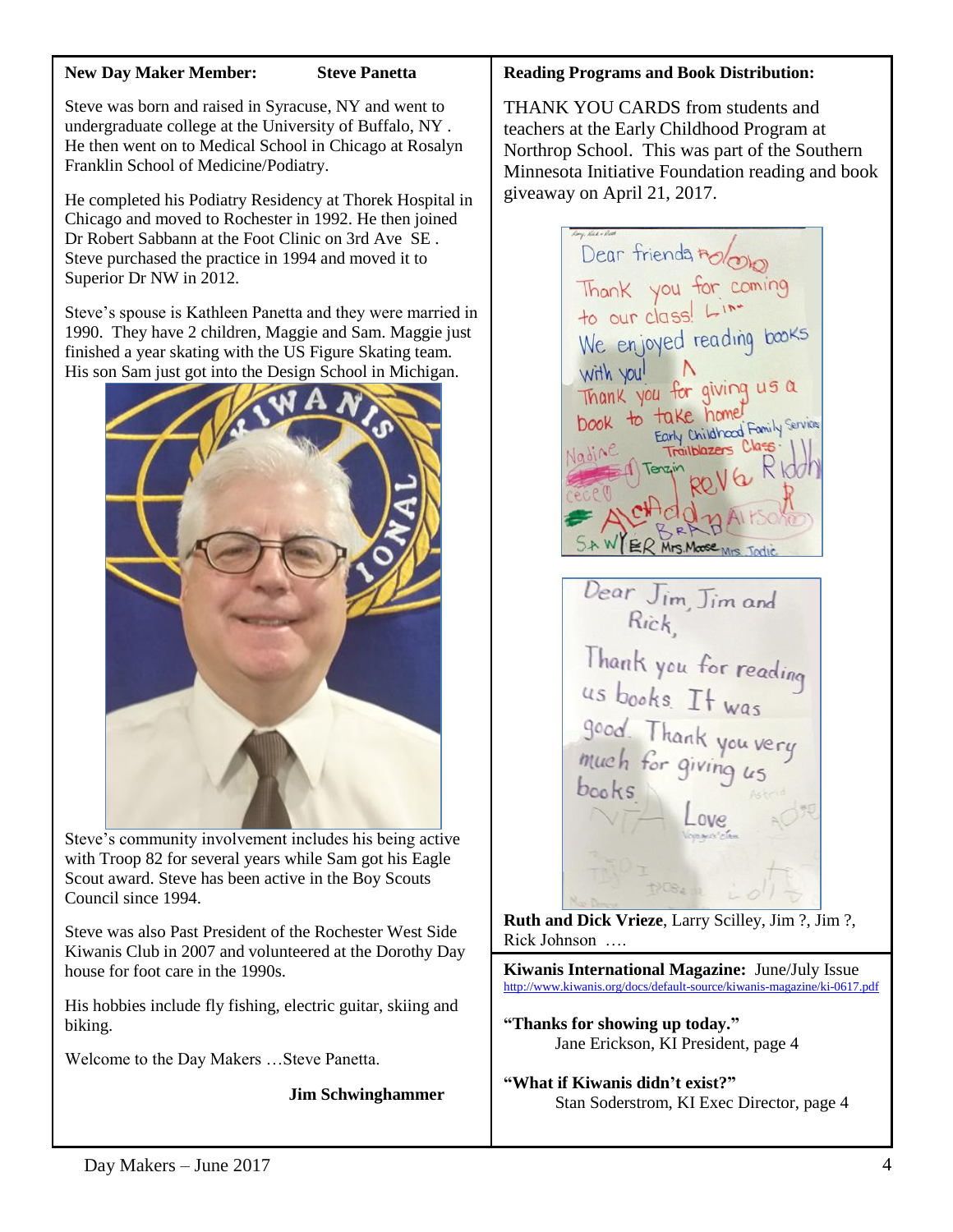# **Day Makers & Golden K 2017 Bicycle Repair Project:**

Because of a highly productive 2016 year, we finished with a surplus of over 90 repaired bikes that could not be distributed during the Christmas Anonymous distribution day because of space limitations.

To start the 2017 year we spent the first few weeks rechecking the repaired bikes and making minor repairs such as pressurizing tires. We also evaluated the hundreds of unrepaired bikes in stock at Rhino Linings and other locations and concluded that since the vast majority were adult sizes we should limit new donations this year to children's sizes. Christmas Anonymous has publicized this on their website. Please pass the word on to anyone that may be inquiring about donating bikes.



Rhino Lining's owner is interested in retiring and selling the business and/or location. At some point this will likely mean an end to our use of the facilities that have been so generously donated to us for the last seven years. If you know of a possible site for us to use in future years, please contact the Day Makers' Bruce Keller or Golden K's Joe Falcone.

Thank you Day Makers for your support over the years. **Bruce Keller**

# **Golf Ball Drop Fund Raiser:** June 24<sup>th</sup>, 10:30am

The Golf Ball drop will occur at 10:30 a.m. on Saturday June  $24<sup>th</sup>$  stop in and pick up your packet of tickets from either Judy or Shar. Packets will be available every Tuesday morning before and after our regular meetings. Tickets are in packs of 10 and are \$5.00 each. We need all members to sell tickets and/or help at the booth during Rochesterfest. The sign-up sheets are on the table in the back of the room.

Thanks again …. **Shar Hain**



#### **Diapers for MN-Dak Convention:**

Once again the MN-Dak Convention is collecting diapers for a Kiwanis donation to a child care facility at our convention host community (this year it is Watertown, SD).

For the last several years our "Wall of Diapers" has been a big hit with the communities that host our convention. Even if you are not able to attend the convention, those Day Makers who will be representing our club will be happy to take your diaper donation along with their boxes.

Generally the recommended sizes are 4 thru 5 as newborns are not generally as needed as the larger sizes.

#### Help build the **"Wall of Diapers".**



Now is the time to take advantage of the many coupons and discounts in our local paper ads for our local stores. Please bring you diaper boxes to the August  $8<sup>th</sup>$  meeting.

#### **Dick Odell, Jack Zierdt, Bob Nowicki**

#### **Rochester Education Association Award:**

Dick Vrieze was the recipient of the Rochester Education Association's Human Relations Award for the category of Community Member at their Awards Banquet on May 25th. This award is given to individuals who exemplify commitment to public education. Dick gives many thanks to other Kiwanis members who also help at Pinewood with the kindergarten support as well as grades 1 and 2 reading. He was also noted that two of our Kiwannis members have served as past presidents of the REA: Bill Schneider and Dallas Glaser.



Dick Odell